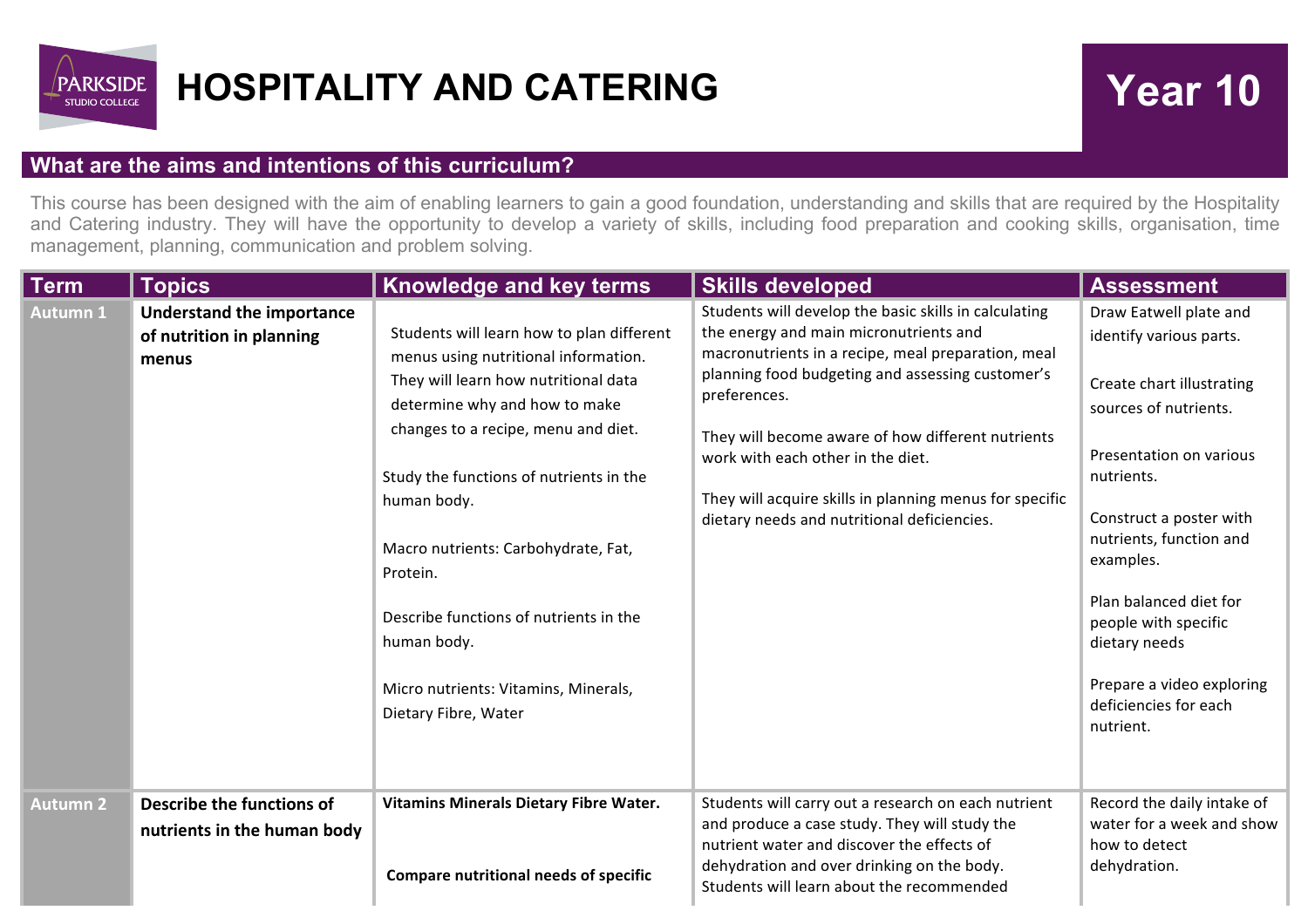| groups Different life stages                                         | guidelines for a healthy diet. They should develop an                                                                                                                                                                                                                                          | Compare nutritional                                                                                                                      |
|----------------------------------------------------------------------|------------------------------------------------------------------------------------------------------------------------------------------------------------------------------------------------------------------------------------------------------------------------------------------------|------------------------------------------------------------------------------------------------------------------------------------------|
| Childhood<br>$\bullet$                                               | understanding how people's nutritional needs                                                                                                                                                                                                                                                   | requirement of specific                                                                                                                  |
| Adulthood<br>٠                                                       | change due                                                                                                                                                                                                                                                                                     | groups.                                                                                                                                  |
| Later adulthood<br>٠<br><b>Compare nutritional needs of specific</b> | Age<br>Lifestyle choices<br>Health                                                                                                                                                                                                                                                             | Design a poster to<br>differentiate the difference<br>in nutrients for each                                                              |
| groups                                                               | Students will discover how to plan meals for specific                                                                                                                                                                                                                                          | group.                                                                                                                                   |
| <b>Special diets</b>                                                 | groups stating the importance of each ingredient                                                                                                                                                                                                                                               | Write an essay explaining                                                                                                                |
| <b>Medical conditions</b><br>$\bullet$                               | used in a meal.                                                                                                                                                                                                                                                                                | how you can ensure meals                                                                                                                 |
| Religious beliefs<br>٠                                               |                                                                                                                                                                                                                                                                                                | are healthy and well                                                                                                                     |
| <b>Activity levels</b>                                               | Students will learn about the different stages of life<br>and what nutritional needs are required at different<br>stage. They will learn about the nutritional needs of<br>specific groups of people at different stages. Read<br>and understand the dietary guidelines and eatwell            | balanced and have<br>sufficient energy.                                                                                                  |
| <b>Characteristics of unsatisfactory</b>                             |                                                                                                                                                                                                                                                                                                | Make a main meal / desert                                                                                                                |
| nutritional intake                                                   |                                                                                                                                                                                                                                                                                                |                                                                                                                                          |
| <b>Unsatisfactory</b>                                                | guide that have been produced by the government                                                                                                                                                                                                                                                | and adapt it for your                                                                                                                    |
| <b>Nutritional deficiencies</b><br>$\bullet$                         | to help people choose what to eat.                                                                                                                                                                                                                                                             | chosen group                                                                                                                             |
| <b>Nutritional excesses</b><br>٠                                     |                                                                                                                                                                                                                                                                                                |                                                                                                                                          |
| <b>Characteristics</b>                                               | Explain the terms Basal metabolic rate and Physical                                                                                                                                                                                                                                            | Make a main meal/ desert<br>and adapt it for your                                                                                        |
| Visible<br>$\bullet$                                                 | activity level. Discover the different medical<br>conditions and what type of diet is suitable for them.                                                                                                                                                                                       | chosen medical condition.                                                                                                                |
| Non-visible                                                          |                                                                                                                                                                                                                                                                                                |                                                                                                                                          |
|                                                                      | They will be able to discuss religious beliefs and what<br>foods they should and should not eat. (e.g. Halal,<br>vegan, kosher, etc.)                                                                                                                                                          | Discuss the effects of<br>unsatisfactory nutritional<br>intake.                                                                          |
|                                                                      | They should describe the nutritional needs for<br>different activity levels. They will understand which<br>foods provide energy and what nutrients are<br>important. They will discover the right amount of<br>nutrients that is needed for each day for growth and<br>to stay heathy.         | Construct a chart with the<br>deficiencies and excess of<br>nutrients results including<br>pictures of visible and non-<br>visible signs |
|                                                                      | They will become aware of the problems and signs<br>associated with nutritional deficiencies and excesses.<br>This will become important in planning meals for<br>vulnerable groups of people like babies, children,<br>elderly adults, health issues such as coeliac disease<br>or diabetics. |                                                                                                                                          |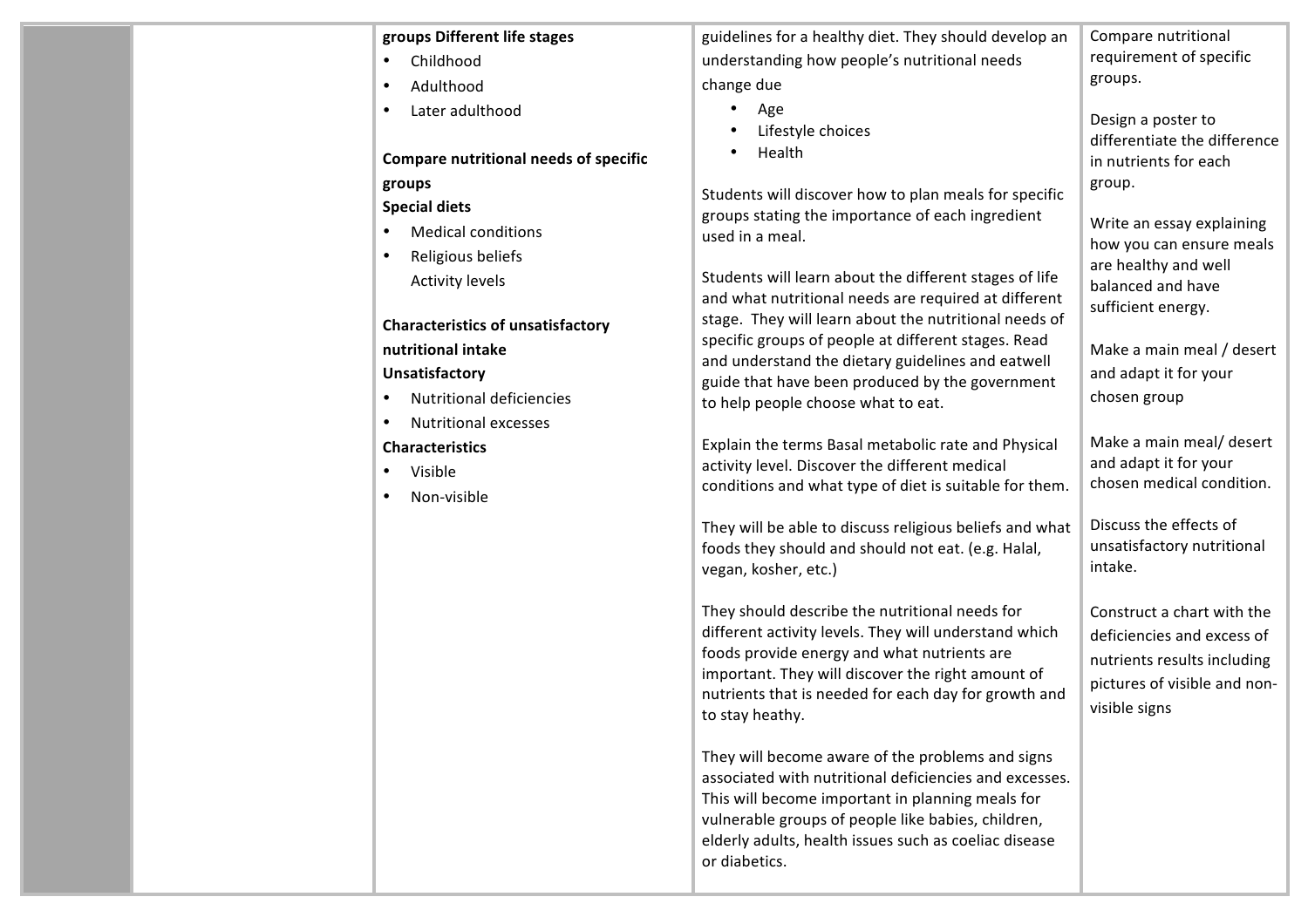| <b>Spring 1</b> | <b>Understand the</b><br>environment in which<br>hospitality and catering<br>providers operate | Environmental issues and menu planning.<br>Food and environmental issues.<br>Carbon footprint of food<br>production<br>Plan meals that have the least<br>$\bullet$<br>impact on the environment.                                                                                                                                                                                                                                                                                         | Define terms such as climate change, greenhouse<br>effect and greenhouse gases, carbon footprint, food<br>provenance, fossil fuels non-renewable energy<br>Students will learn about environmental issues that<br>are associated with how food is produced, sold,<br>cooked and consumed and why there is a concern<br>about their effects on the health of planet earth.<br>Understanding how these issues will help them<br>minimize the environmental effects of menus they<br>plan. Students will develop an appreciation for the<br>eat well guide and understand the current dietary<br>and nutritional recommendations.                                            | Plan a menu for evening<br>meals for a small<br>restaurant highlighting the<br>menu items that contain<br>the food in each section of<br>eat well guide using<br>different colours and<br>pictures.                                                                                                                                                                                      |
|-----------------|------------------------------------------------------------------------------------------------|------------------------------------------------------------------------------------------------------------------------------------------------------------------------------------------------------------------------------------------------------------------------------------------------------------------------------------------------------------------------------------------------------------------------------------------------------------------------------------------|---------------------------------------------------------------------------------------------------------------------------------------------------------------------------------------------------------------------------------------------------------------------------------------------------------------------------------------------------------------------------------------------------------------------------------------------------------------------------------------------------------------------------------------------------------------------------------------------------------------------------------------------------------------------------|------------------------------------------------------------------------------------------------------------------------------------------------------------------------------------------------------------------------------------------------------------------------------------------------------------------------------------------------------------------------------------------|
|                 |                                                                                                | The structure of the hospitality and<br>catering industry.<br><b>Hospitality and catering industry</b><br>Types of provider<br>٠<br>Types of service<br>٠<br>Services provided<br>$\bullet$<br><b>Suppliers</b><br>$\bullet$<br>How hospitality is provided at non-<br>catering venues<br>Standards and ratings<br>Job roles within the hospitality and<br>catering industry<br>Job roles<br>Kitchen<br>Front of house<br>$\bullet$<br>Management<br>Administrative/support<br>Ancillary | Types of food service provider commercial sector<br>and non-commercial<br>Residential<br>Non residential<br>To understand the many roles and the different sets<br>of skills needed to make it in the industry.<br>They will learn about how the industry is rated<br>according to different sets example food hygiene,<br>services provided, sustainability and environmental<br>practices.<br>Students will learn about the structure of the<br>industry and the wide range of jobs and services at<br>provides. They will get a clearer understanding of the<br>job roles and the responsibilities of different<br>employees in the hospitality and catering industry. | Draw a kitchen brigade<br>explaining the roles and<br>responsibilities of those<br>people who work in a<br>kitchen<br>Discuss the roles of front<br>house staff with examples<br>Research and create a<br>table describing the roles<br>of front house staff,<br>management,<br>administrative and<br>ancillary with examples<br>Discuss the roles of front<br>house staff with examples |
|                 |                                                                                                |                                                                                                                                                                                                                                                                                                                                                                                                                                                                                          |                                                                                                                                                                                                                                                                                                                                                                                                                                                                                                                                                                                                                                                                           |                                                                                                                                                                                                                                                                                                                                                                                          |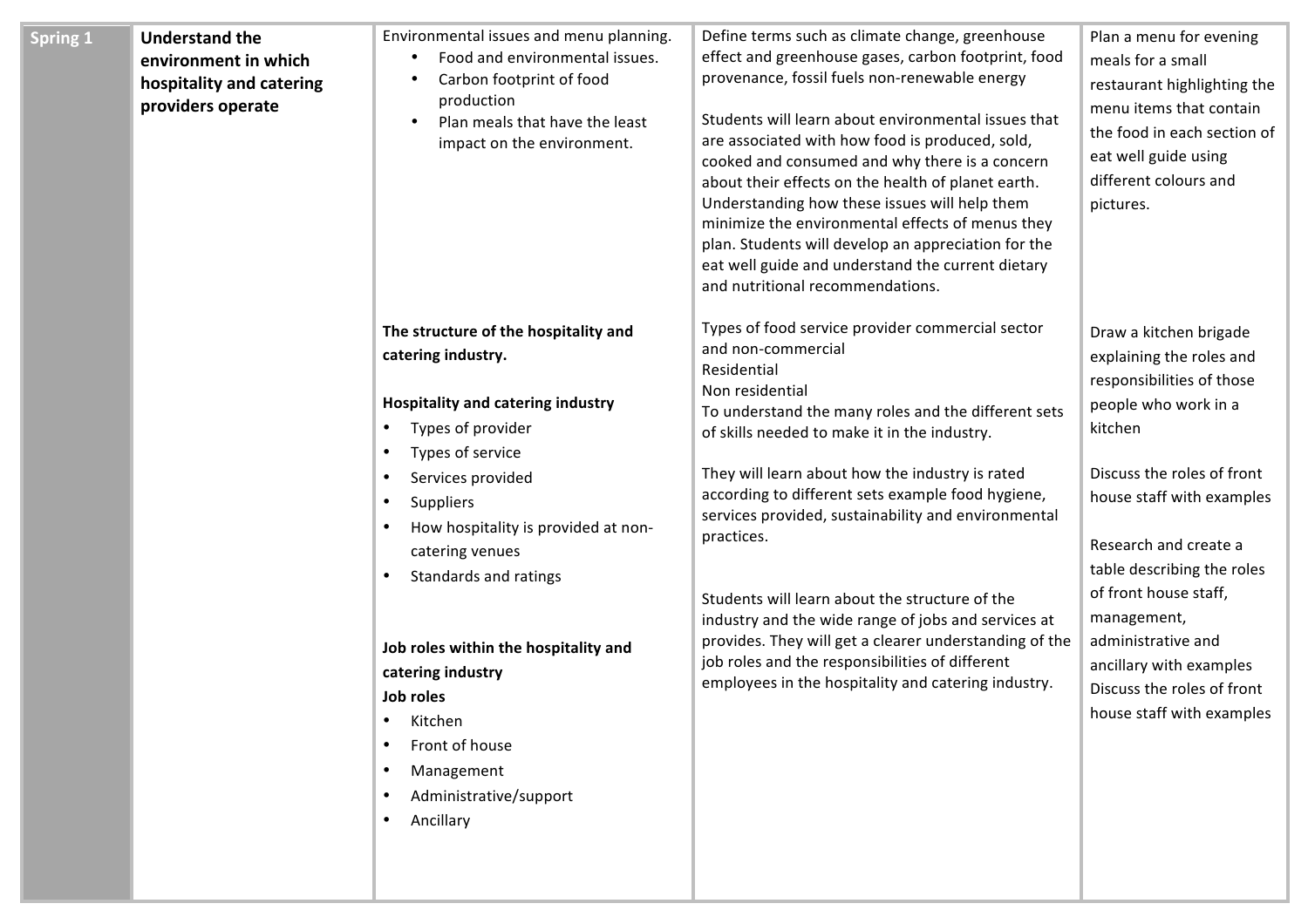| <b>Spring 2</b> | <b>Conditions of different job</b><br>roles across the hospitality<br>and catering industry | <b>Working conditions</b><br>Contracts of employment<br>Working hours<br>Rates of pay<br>Explain factors affecting the success of<br>hospitality and catering provider<br><b>Factors</b><br>Costs<br>Profit<br>Economy<br>Environmental<br>Technology<br><b>Emerging and innovative cooking</b><br>techniques<br><b>Customer demographics and</b><br>lifestyle and expectations<br><b>Customer service and service</b><br>provision generally<br>The operation of the kitchen<br>Layout<br>Flow<br>Equipment and materials<br>Stock control | Students will develop greater knowledge of the job<br>roles and the job requirements along with working<br>conditions in the industry.<br>Types of employment contract<br>Advantages and Disadvantages of each type of<br>contract.<br>Types of contract best suit the person's given<br>situation.<br>Define terms such as employee, employer and<br>worker.<br>Students will explore the skills, training and personal<br>attributes needed by people who work in the<br>industry. They will learn about how much people<br>earn, their working hours and contract.<br>They will study factors that also influence the success<br>of the hospitality and catering providers.<br>They will learn why good organisation of a kitchen is<br>essential for making sure that high-quality safe food<br>is produced in good time for customers.<br>Definition of terms such as cover, FiFO, workflow. | Research and present your<br>findings on the current<br>rates of pay including<br>factors such as age,<br>qualification, hours of<br>working.<br>Design a flow chat on a<br>given scenario for a<br>sandwich production<br>company.<br>Research and draw a mind<br>map on what are the<br>documentation required to<br>help smooth running of<br>the kitchen and front of<br>house |
|-----------------|---------------------------------------------------------------------------------------------|---------------------------------------------------------------------------------------------------------------------------------------------------------------------------------------------------------------------------------------------------------------------------------------------------------------------------------------------------------------------------------------------------------------------------------------------------------------------------------------------------------------------------------------------|---------------------------------------------------------------------------------------------------------------------------------------------------------------------------------------------------------------------------------------------------------------------------------------------------------------------------------------------------------------------------------------------------------------------------------------------------------------------------------------------------------------------------------------------------------------------------------------------------------------------------------------------------------------------------------------------------------------------------------------------------------------------------------------------------------------------------------------------------------------------------------------------------|------------------------------------------------------------------------------------------------------------------------------------------------------------------------------------------------------------------------------------------------------------------------------------------------------------------------------------------------------------------------------------|
| <b>Summer 1</b> | Describe the operation of<br>front of house                                                 | <b>Operational activities</b><br>$\bullet$<br>Documentation and administration<br>$\bullet$<br>Dress code<br>$\bullet$<br>How hospitality and catering provision<br>meets customer needs<br><b>Customer needs</b>                                                                                                                                                                                                                                                                                                                           | They will learn why good organization of the front of<br>house in a restaurant or hotel is essential for making<br>sure that customers are processed efficiently and to<br>a high standard so they feel they have been<br>welcomed, treated and served well.                                                                                                                                                                                                                                                                                                                                                                                                                                                                                                                                                                                                                                      | Research and draw a mind<br>map on what are the<br>documentation required to<br>help smooth running of<br>the kitchen and front of<br>house                                                                                                                                                                                                                                        |